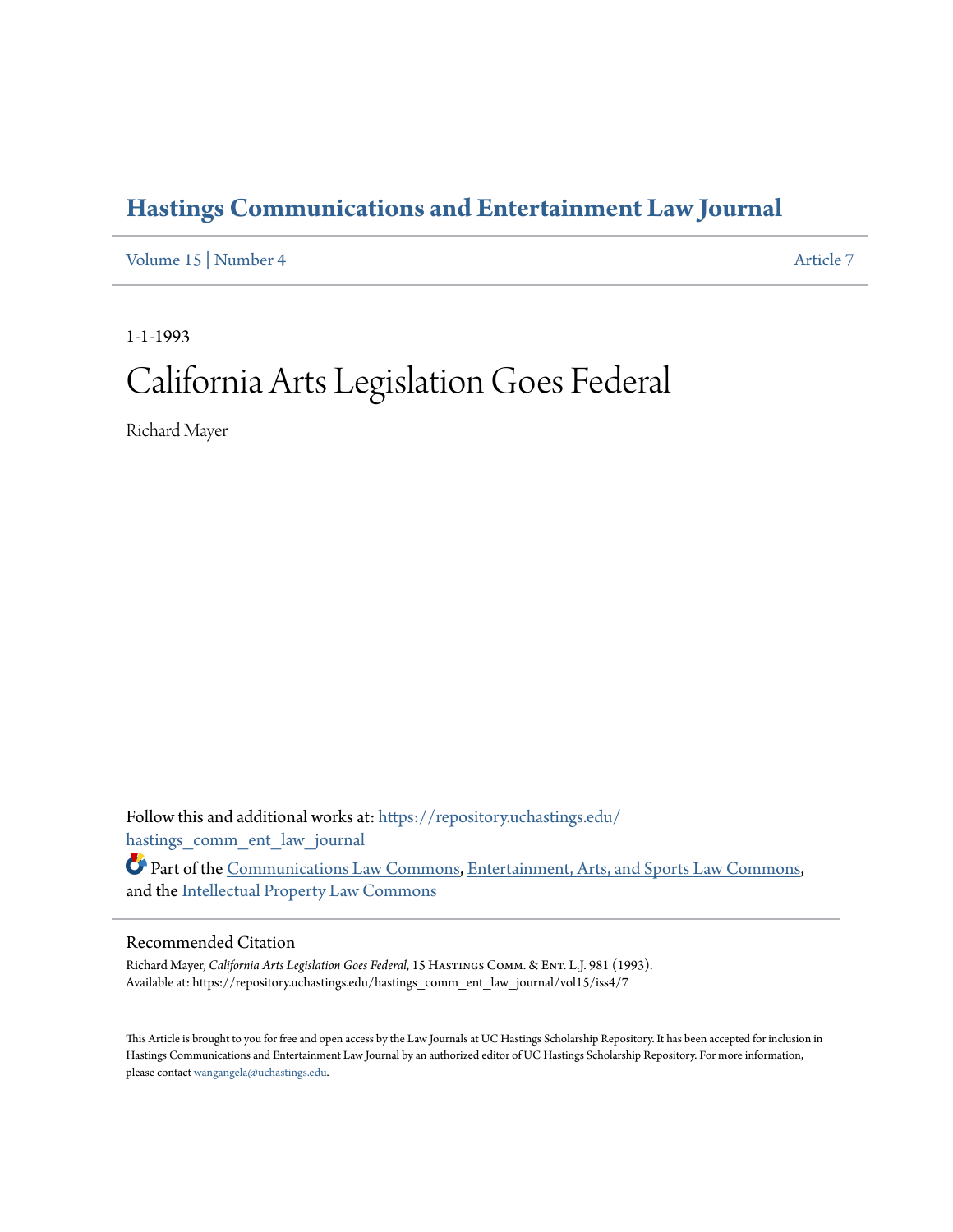### **California Arts Legislation Goes Federal\***

#### *comments by Richard Mayer\*\**

Initially, Alexander Calder was pleased with the year 1958. His monumental mobile, *Pittsburgh,* had been purchased by G. David Thompson from the Carnegie Institute's Bicentennial International Exhibition of Contemporary Art. The sculpture, with black arms and white paddles, measured some thirty feet tall. Thompson then donated the sculpture to the county so it could hang in the rotunda of the Pittsburgh Airport. But soon after its installation, the airport officials determined that they didn't like Calder's black and white color scheme, and they repainted the sculpture green and gold—the colors of Allegheny County. They didn't ask Calder if they could repaint his mobile. They just did it. After all, it was their property.

Over Calder's angry protests, these officials also altered the orientation of the mobile's elements in order to provide more headroom at the bottom, and they fixed the piece in a rigid configuration. So much for the year 1958. Calder struggled in vain, over the eighteen years remaining in his life, to restore the integrity of his work. Two years after he died, the airport commissioners finally agreed to restore the sculpture in accordance with the artist's wishes.

David Smith was furious when he discovered, in 1960, that the collector who owned his sculpture entitled *17 H's* had had the work stripped of its red paint. His fury was compounded when he discovered that there was no legal remedy; this altered sculpture would continue to misrepresent him as an artist, and he was powerless to disassociate himself from it.

Clement Greenberg, noted art critic and executor of Smith's estate, had a number of painted sculptures stripped—in direct contradiction to the late sculptor's artistic intention. Greenberg thought that Smith's sculptures looked better and could sell for more money if they were unpainted.

A documentary film maker captured Bob Rauschenberg seething at a 1973 auction in New York. Robert Scull had just sold the painting

<sup>\*</sup> This essay was presented at the Association of American Law Schools Symposium on Art Law at the Oakland Museum on January 6, 1993.

<sup>\*\*</sup> Sculptor, and Vice President of National Artists Equity Association.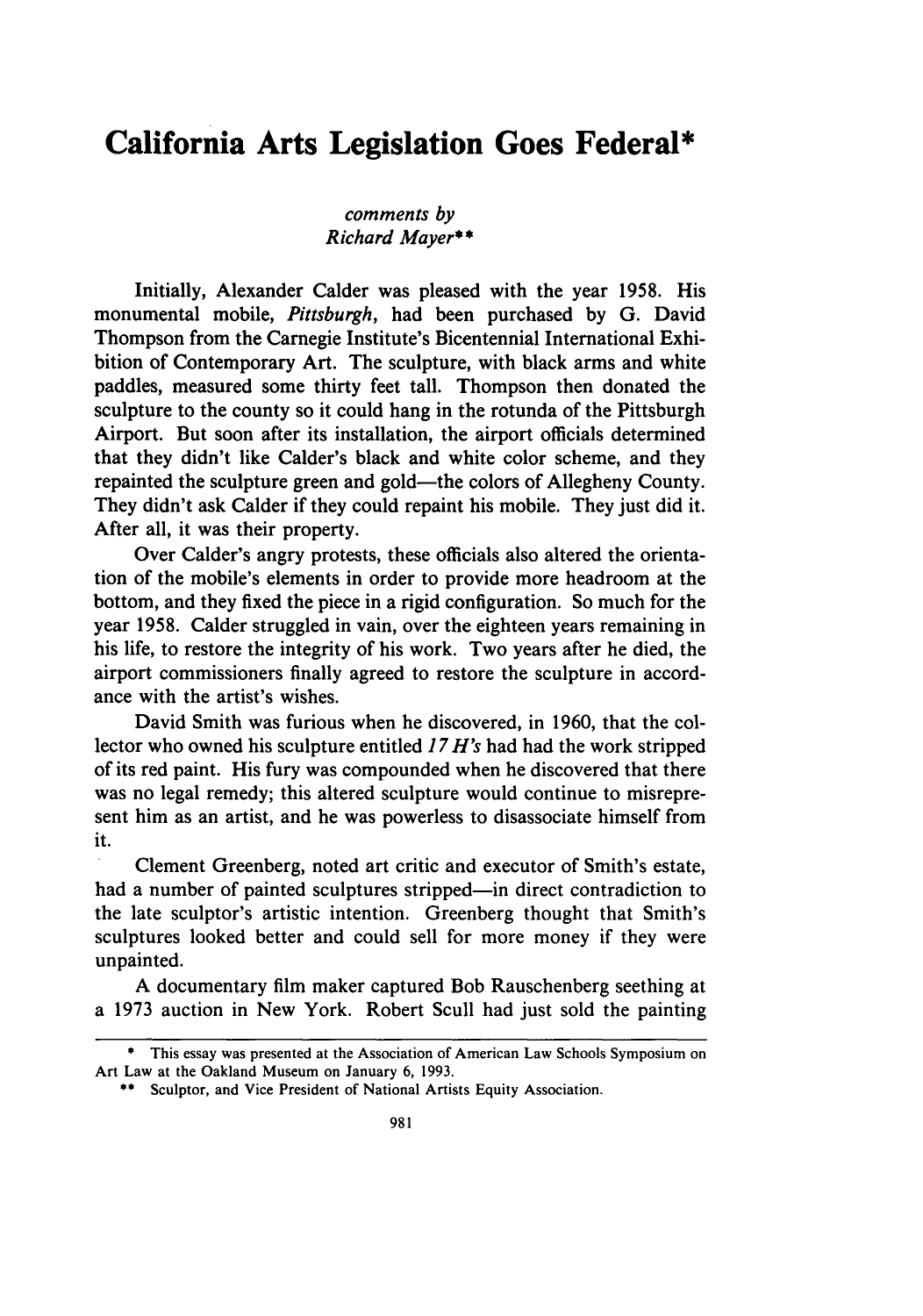*Thaw* for \$85,000. He had purchased the painting from Rauschenberg in **1960** for **\$900.** Rauschenberg, normally a true man of peace, gave his collector an unfriendly shove exclaiming, "Congratulations, I've been working my ass off just for you to make that profit!" Those attending the auction sensed a scandal. The inequity of Scull's fat profit was so gross, and publicity about the auction results was so widespread, that public attention was galvanized around a new cause: artists' rights.

New questions were being asked. For example, why did *Thaw* resell for so much money? Did Rauschenberg somehow contribute to its increasing value after it had been sold to Scull? What if Rauschenberg had stopped painting in **1961?** Is it likely that Scull could have realized a profit of \$84,100 **by** selling *Thaw* twelve years later?

Could it be that the driving force in the escalation of *Thaw's* price was Rauschenberg's continuing investment and growth in his career, and that the value of *Thaw,* in **1973,** was a function of Rauschenberg's history as an artist? Does the worth implicit in a work of art reside as much with the artist as it does with the object created **by** the artist? Ought artists be accorded some economic participation so that they might enjoy a more equitable role in the marketplace? While these questions swirled within the dust cloud of controversy engendered **by** the Scull auction, the quest for artists' resale royalties was born.

The National Artists Equity Association **(NAEA),** founded in 1947 to take collective action on issues concerning the visual artists' profession, took up this quest. In 1974, artists representing NAEA's three California chapters, in cooperation with California Lawyers for the Arts **(CLA)** and other arts groups, met with then California State Assemblyman Alan Sieroty. They discussed the need for legislation that would secure residual rights for visual artists. In March of **1975,** Sieroty's California Resale Royalties Act was introduced to the State Legislature as AB 1391—and things have never been quite the same in the art world since.

While the royalties bill received scant opposition as it moved through the legislature's committees, all hell broke loose when it arrived on Governor Jerry Brown's desk. Opponents had gotten the message **by** this time and lobbied frantically, urging the Governor to veto artists' royalties. The **NAEA** and its allies rallied supporters. The Governor's mail was running **fifty-fifty,** and he withheld action on the bill. At the eleventh hour, California Arts Council member Peter Coyote (who later went on to an acting career), argued before Jerry Brown the justice of artists' royalties and the merits of Assemblyman Sieroty's legislation. When Governor Brown signed the bill into law on September 22, **1976,** he wrote across the top of Sieroty's copy, "What hath art wrought?"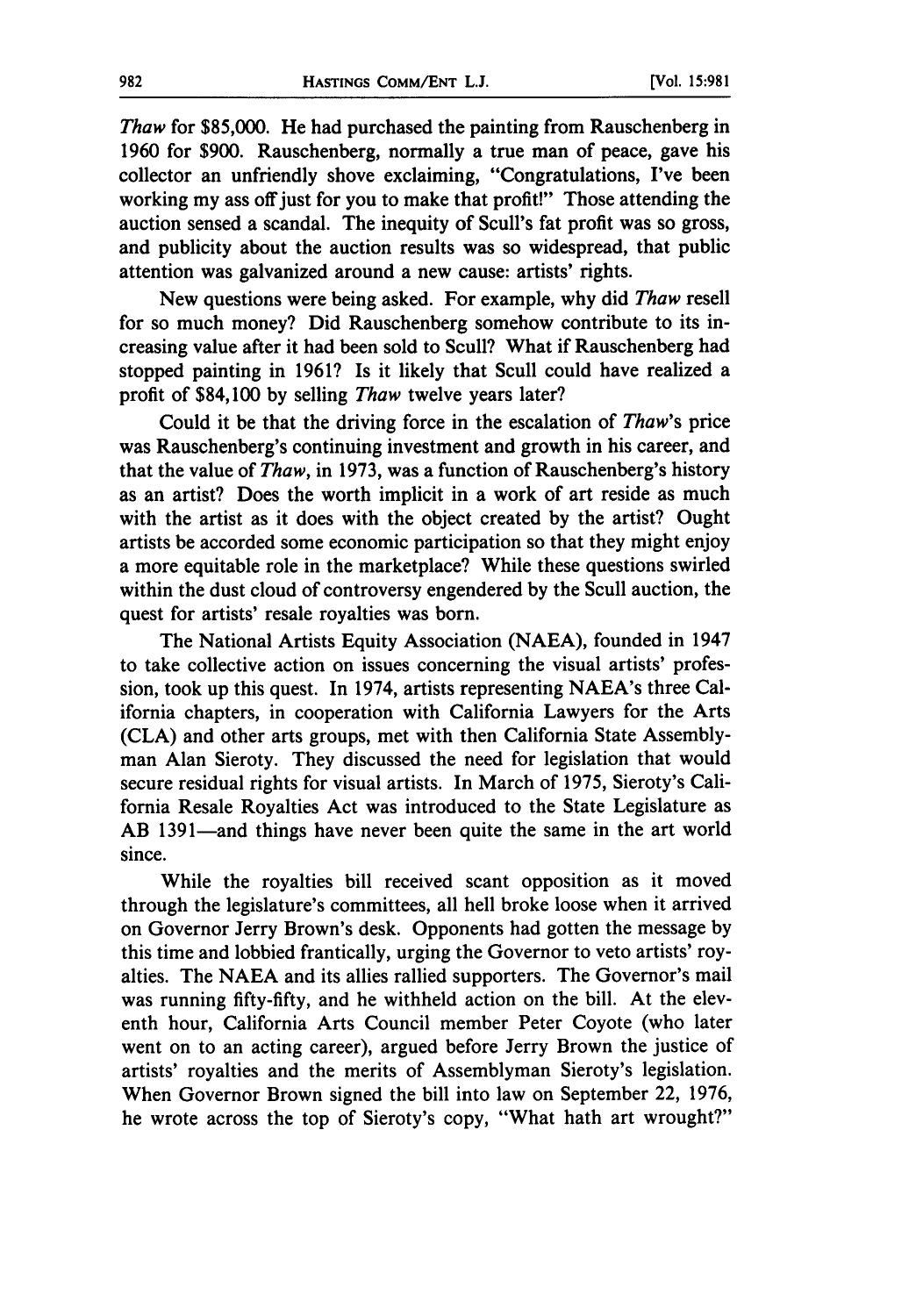What art had wrought was the first salvo **by** Alan Sieroty in a not-soquiet revolution in arts legislation.

The California Resale Royalties Act' soon fell under legal attack when Collectors, Artists & Dealers for Responsible Equity (CADRE). headed **by** Los Angeles art dealer Howard Morseburg, filed suit in federal court, challenging the law's constitutionality. Artists' interests were successfully represented **by** California Lawyers for the Arts with John **J.** Davis, Jr. as the lead attorney. The Federal District Court for the Central District of California' and the Ninth Circuit Court of Appeals upheld the Act.<sup>3</sup> Royalty opponents received the final blow to their challenge when, in October of **1980,** the United States Supreme Court refused to grant a hearing on their appeal of the lower courts' decisions.4

Having launched the resale royalty right (albeit in choppy waters), the **NAEA** moved on the issue typified **by** Calder's altered, repainted mobile and **by** Smith's stripped sculptures. In May **1977,** Thomas Goetzl, a Golden Gate University Law School Professor and **CLA** board member, was asked to develop a preliminary draft of a "moral rights" bill that would protect the integrity of artworks after they leave the artist's possession. On behalf of **NAEA,** Professor Goetzl's draft was sent to Alan Sieroty (who had **by** then moved up to the State Senate). Senator Sieroty soon introduced SB **668,** "The California Art Preservation Act."

Happily, opponents of artists' royalties supported the **NAEA** in this cause. While most often I was at the witness table with Tom Goetzl, on August **10, 1978, I** sat alongside the arch foe of artists' royalties, Stanford University's Sweitzer Professor of Law John Merryman. We were testifying on behalf of SB **668** before the Assembly Judiciary Committee and we were into the second year of the lobbying effort. Sieroty introduced his bill, explaining that this legislation would protect artworks from being intentionally altered or destroyed.

The committee received this innovative legal concept with comments like: "How did this ever get through the Senate?" And, **"I** can't believe this." One assemblyman from Los Angeles interrupted Sieroty, asking, "Now, just a minute, Alan. Now **I** bought this statue that said on the bottom that it was made in China. **I** had it for awhile and then I decided to drill a hole, carefully, starting at the top of the head, all the way down through the feet [snickers and giggles from other committee

- 2. Morseburg v. Balyon, 201 U.S.P.Q. (BNA) **518** (1978).
- 3. Morseburg v. Balyon, 621 F.2d 972 (9th Cir. 1980).
- 4. Morseburg v. Balyon, 449 U.S. 983 (1980).

**<sup>1.</sup> CAL. CIV. CODE** § **986** (West 1993). Amended in 1983, this nationally unprecedented legislation entitles artists to a five percent royalty on the gross sale price when the artists' work is resold in California, or by a California resident, at an amount greater than **\$1,000,** and greater than the seller's purchase price.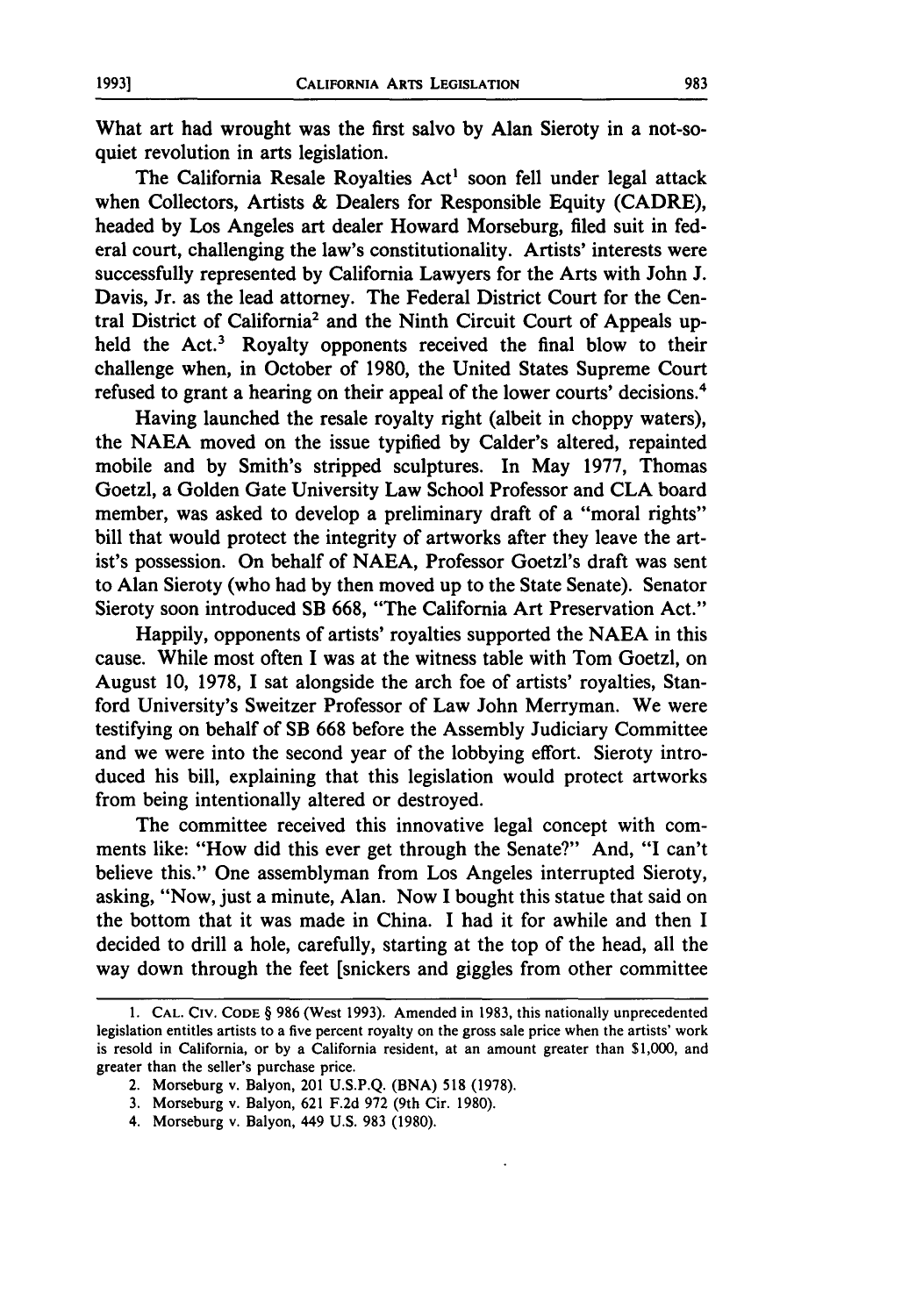members]. And I ran a cord through that hole and made a lamp out of it! [Loud guffaws.] Now you mean to tell me that with this law, some Chinese artist can come after me?" Another said, "O.K. I own this sculpture. Do you mean that I can't cut down this sculpture I bought, reduce its dimensions so that I can get it through the door from my living room into another room in my house?" In his testimony, Professor Merryman did his best to raise the committee's consciousness, offering, "Acts of cultural vandalism are wrong!"

Despite such outbursts, such was Senator Sieroty's wizardry that he converted enough disbelievers. The bill passed the committee and moved on. On July 27, 1979, Governor Brown signed into law the nation's first moral rights legislation for artists.

While the Art Preservation Act received general approbation in the art world, the Resale Royalties Act added to the controversy generated by the Scull auction. Feelings on both sides seemed to run at a higher level than can be explained by economics alone. Perhaps one explanation is the effect that these two new laws have had in altering the relations among the elements that comprise the art world. Artists have acquired a legal umbilical cord to their work after its sale. They are now empowered to preserve the integrity of their work. Further, artists are empowered to move from their prior passive status and become more active participants in art world economics. They have gained access to the resale marketplace.

While acknowledging that none of this would have happened without a lot of help, all of this happened at the initiative of artists. Initiative became action when artists learned how the processes of government worked, learned advocacy techniques, and forged ties with powerful allies. In so doing, they achieved remarkable change in public policy and the arts.

Things looked different in this new landscape. Artists had acquired a new role. Always masters of their universe inside the studio, they now enjoyed influence over the external forces that dictated their fate. Their new empowerment signaled change in the visual artist's profession. But could they still be artists if they acted out this role? Accustomed to forcing changes in the way people see the world, artists often demonstrate a retrograde conservatism when it comes to their vision of their own careers. Many search for their personal Holy Grail (spelled "A-R-T"), preferring not to think of the endeavor as a business. Here, however, we find a group of artists acting like business professionals, working through NAEA, forcing a change in the way artists, and others, see artists.

Debate on roles and rights invites a comparison of artists with other groups (such as women) striving to advance their circumstances in soci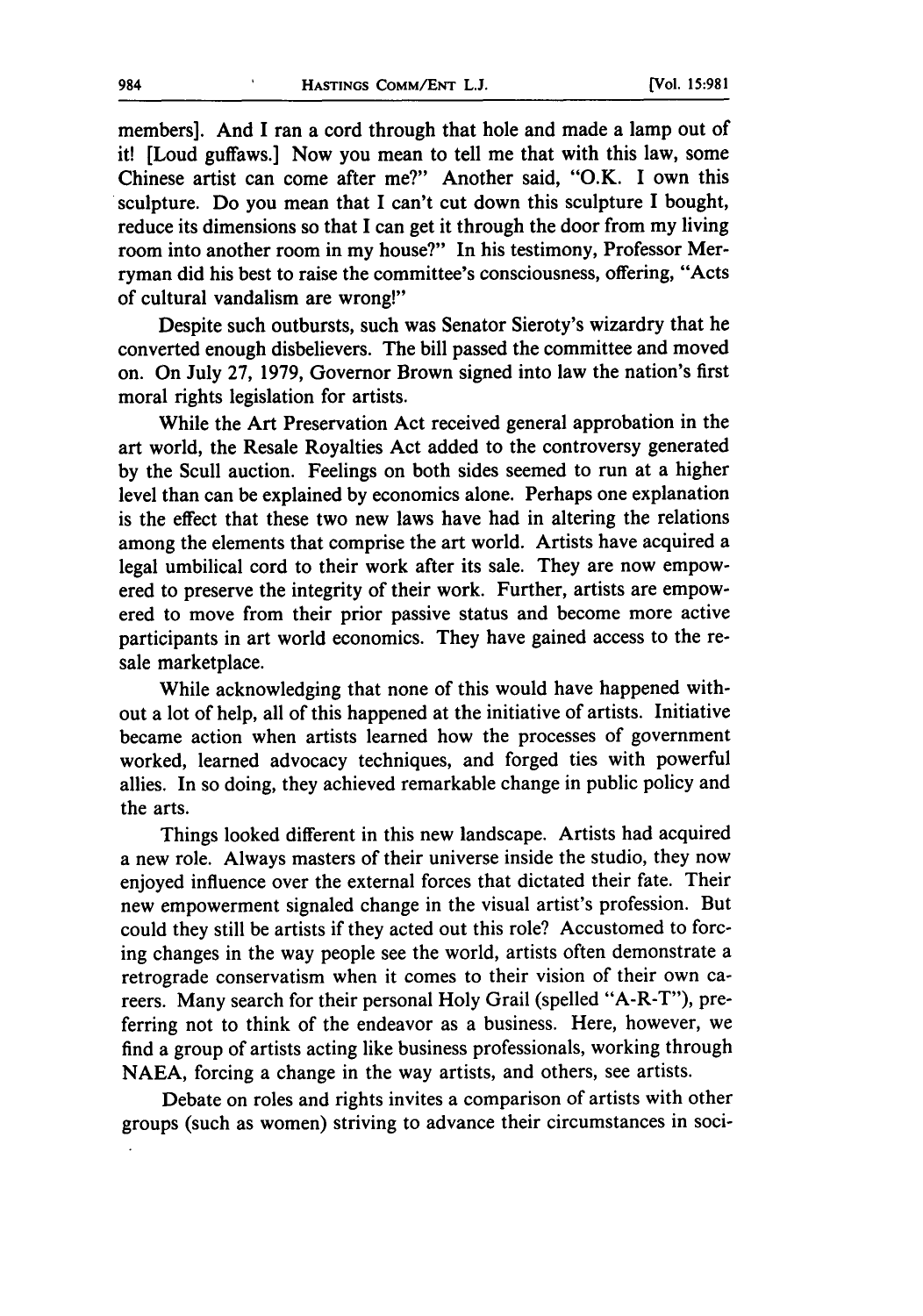ety. The women's liberation movement exposed a number of myths and attitudes that served a repressive economic function, compromising the ability, or even the willingness of women to achieve more equitable terms in the job market. As women's rights activists achieved economic gains, perceptions began to shift and the concept of fair play in the job marketplace took root as an issue that would not go away. It turns out that artists have their own "barefoot and pregnant" issues to work through. The false myth here is: "Artists are really spiritual beings, most happy in their studios making art. They're certainly not competitive, aggressive business types, as that would surely corrupt their art. And isn't it noble the way they starve in their garrets?" But with the founding of groups such as the NAEA, whose defined purpose is "To advance, foster and promote a national environment favorable to the creation and reception of works of visual art,"<sup>5</sup> perhaps this myth can be shattered.

Change engenders strong feelings--pro and con. It's also true that any time you redirect the money flow (even five percent worth) within an established system of economic self interests, you'd better duck.<sup>6</sup> Such action evokes comments like: "These pseudo-enlightened individuals would do irreparable damage to the art market, and would truly harm the very artists they would lead you to believe they intend to help!" This "don't kill the goose that lays the golden egg" canard is the kind of language one hears when the workers who produce a commodity seek an increased share of the proceeds derived from the commercial exploitation of their product. Those who exploit the product often warn the workers, "Beware, you will destroy the very industry that supports you." This is why the debate on artists' resale royalties is referred to as the first labormanagement dispute in the art world.

While some dealers and collectors are appalled at the idea of artists making money, $<sup>7</sup>$  many others are pleased to share the wealth, and happy</sup> to provide encouragement to artists. My first resale royalty was a modest \$55 that I received when Marcia Weisman bought my sculpture, *K-3,* from the Mark Hopkins Hotel's collection in 1978. A noted collector, Mrs. Weisman was a great champion of artists' rights. She suggested

7. I recall Tom Goetzl exclaiming angrily to one of these individuals, "Damnit, why should artists have to be the only socialists in a capitalist system?"

<sup>5.</sup> Articles of Incorporation (on file with the NAEA, Washington D.C.).

<sup>6.</sup> Not long after the royalty law was enacted, I attended a meeting with Alan Sieroty in the office of a prominent contemporary art collector. The collector was not happy, feeling that **5%** of his property interest in the artworks had been usurped. He explained: "People generally consider me to be a pretty nice guy, but when somebody comes on my property to take something away from me, I let loose my dogs!" He meant it, too. He went on to fund CADRE's legal challenge. Other collectors and dealers got angry, reacting to artists' royalties like Mr. Bumble did when Oliver Twist petitioned: "Please sir, I want some more."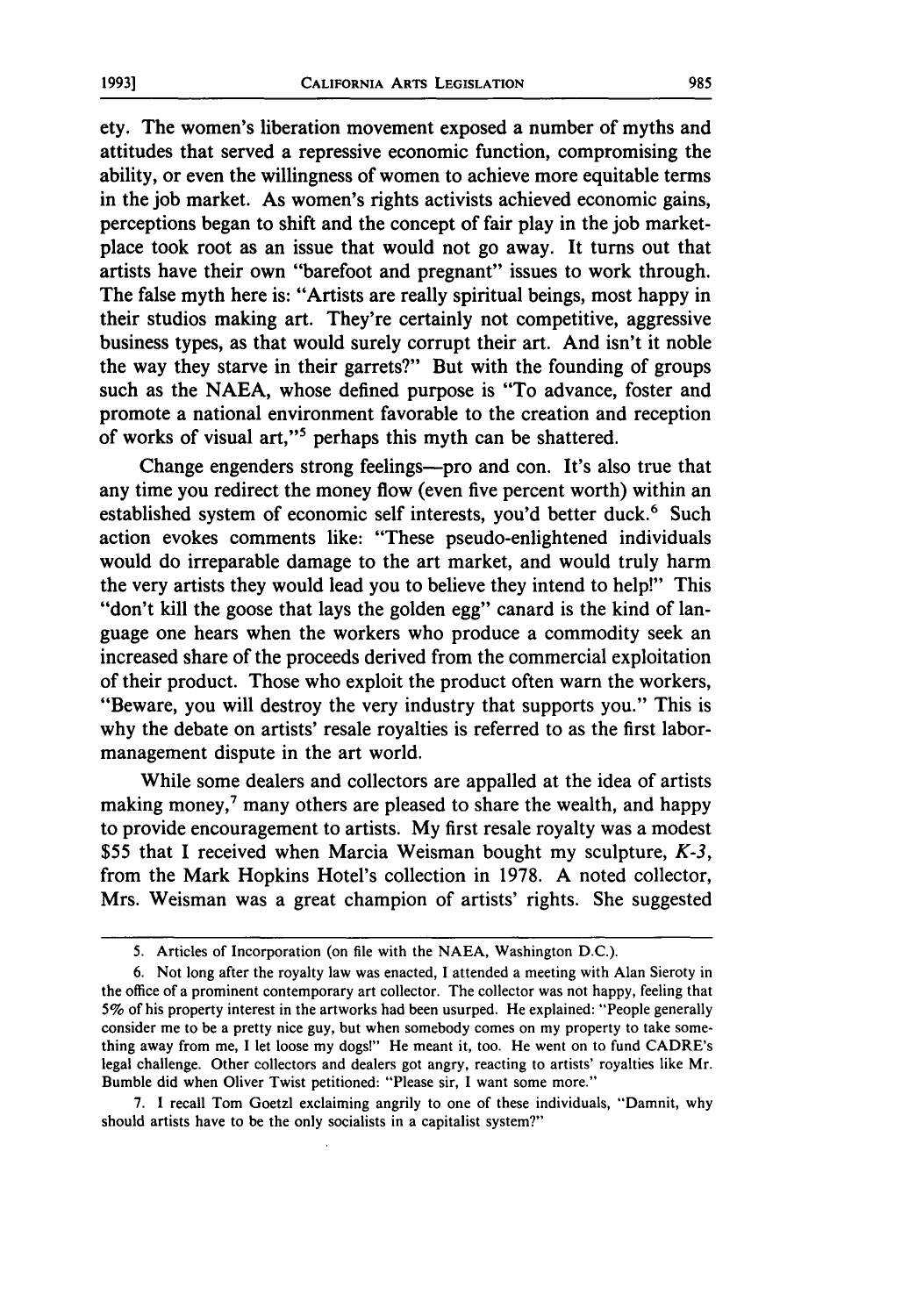that we change the sculpture's name to *Section 986,* the California Resale Royalties Act's designation in the California Civil Code. I was quick to agree.

Just how effective have the Resale Royalties Act and the Art Preservation Act been? Artists who choose not to use these laws enjoy only a potential benefit. Some artists hesitate to use them, afraid that they might alienate the support structure they depend upon. Some, influenced **by** the artist's myth of self-deprivation, think it's unseemly to demand payment of royalties owed. Others resist the extra paperwork and buyers resent the novel idea of sharing the resale wealth with artists. Similar reservations were also expressed in the music world in **1909** when radio stations were first required to pay royalties to songwriters.

The artists of today who choose to implement their new rights bene**fit** greatly. On January **8, 1991,** sculptor Robert Arneson wrote to me stating, "In the last eight years I have received resale royalties amounting to **\$25,520. My** experience is not unique. **I** know of many other artists who have received similar benefits." Mel Ramos, the noted painter, wrote to me about the same time. "Since **1988, I** have earned about \$20,000 in resale royalties, and this was not done without effort on my part. . . . I have determined that if there was a federal law similar to California's in place during the late 1980s, I would have collected over **\$100,000."** Some of that money would have helped during the flattened art market of the 1990s.

Muralist Kent Twitchell can vouch for the effectiveness of Senator Sieroty's Art Preservation Act. On March **18, 1992,** Twitchell received a **\$175,000** settlement to restore his mural, *Old Woman of the Freeway,* which had been painted over without notice in **1986.** Twitchell had sued the owners of his mural, which was painted on the Prince Hotel overlooking the Hollywood Freeway, after the California Supreme Court ruled that the Act protected murals. After the settlement, the defendants' attorney stated that this case was a learning experience, and hoped that it would help preserve other artworks as well.

Mel Ramos' wish for federal legislation in this area had been part of the NAEA's initial wish list as well. From the beginning, the **NAEA** hoped the California legislation would stimulate the enactment of similar laws in other states, which it has in respect to moral rights, and that the **NAEA** would ultimately achieve federal legislation. This wish came partially true with the enactment of the Visual Artists Rights Act of **1990** (VARA), sponsored **by** Senator Edward Kennedy and Congressmen Bob Kastenmeier and **Ed** Markey.' Moral rights became the law of the land.

**<sup>8.</sup>** Pub. L. No. 101-650, §§ 601-610, 104 Stat. 5089, 5128-33 (1990).